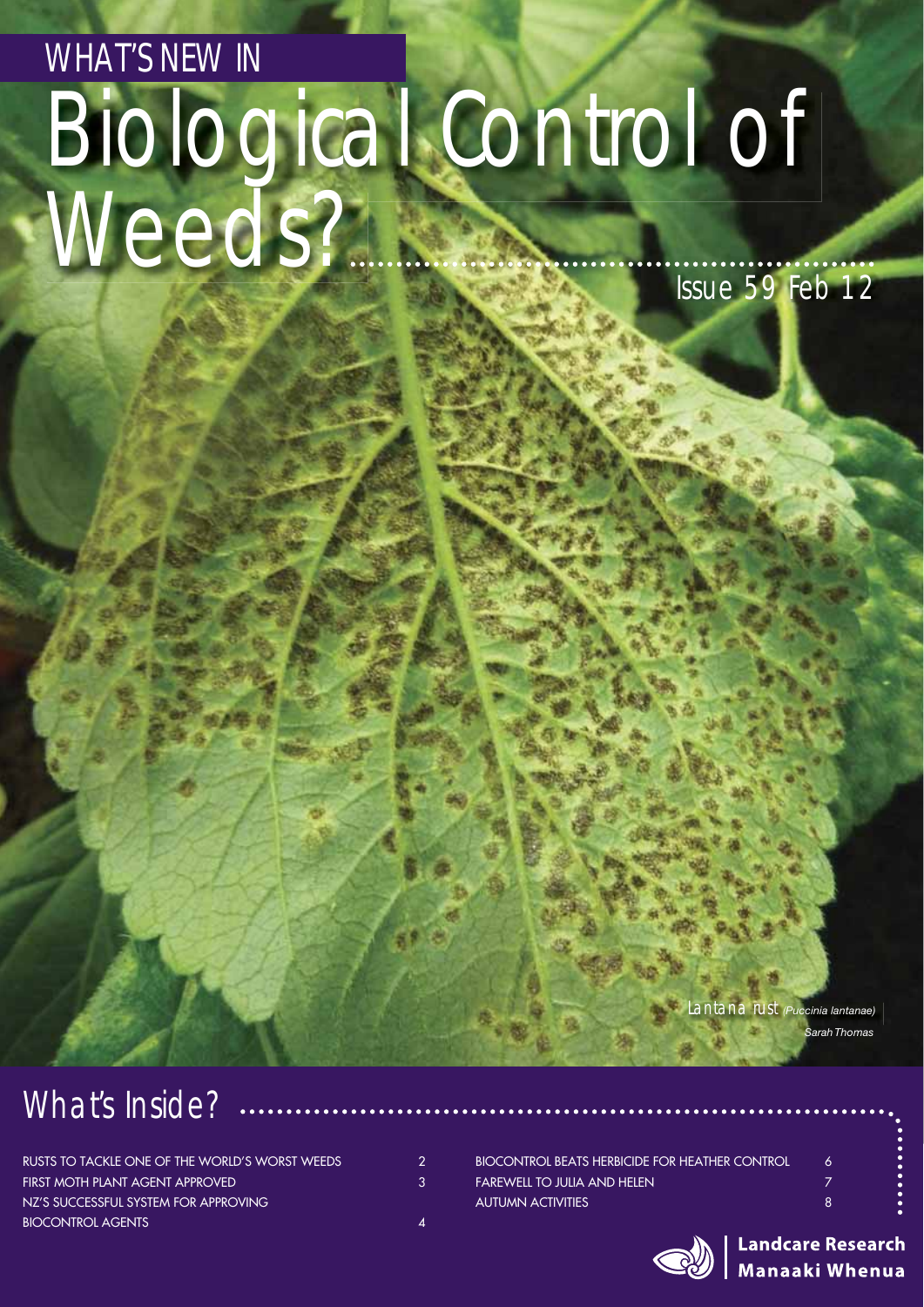Lantana (*Lantana camara*) is generally acknowledged to be one of the world's ten worst weeds. So far, in New Zealand problematic lantana infestations mostly occur in Northland, particularly around the Hokianga and Whangaroa harbours and Houhora – old settlement areas where they were planted as ornamentals long ago. However, lantana is also an emerging weed in the Auckland, Bay of Plenty and Wellington regions, and given that the plant has been reported causing problems in at least 47 countries worldwide, there is no room for complacency. So, biological control is being used against lantana in New Zealand as a "pre-emptive strike" rather than the more usual "last resort".

Insect biocontrol agents were first released against lantana overseas over 100 years ago. To date an impressive 39 insect species and 3 pathogens have been released against this weed in more than 40 countries. Agents have been more successful in some places than in others. This is partly because the weed is genetically diverse as a result of deliberate crossing of different *Lantana* species and subspecies for ornamental purposes. "When we started this project we knew it would be vitally important to match proposed biocontrol agents with New Zealand populations of lantana," explained Lynley Hayes, who is directing the project for Landcare Research. "We received a heads-up from Michael Day (Biosecurity Queensland), who has worked extensively on lantana biocontrol in Australia, that the insect agents were unlikely to thrive in New Zealand conditions,

so we decided early-on to focus on pathogens." Note that a specialist lantana insect, a plume moth (*Lantanophaga*  pusillidactyla) which feeds on the flowers, has self-introduced here but its impact is thought to be insignificant.

Fortunately, two rusts from South America seem to have good potential as biocontrol agents: *Prospodium tuberculatum* and *Puccinia lantanae*. *Pr. tuberculatum* is predominantly a leaf pathogen that causes leaf-death and defoliation. *Pu. lantanae*  causes dead patches on stems, leaf stalks and leaves. It can cause systemic infection and is likely to trigger stem dieback as well. The climatic requirements of the two rusts differ slightly: *Pr. tuberculatum* is subtropical whereas *Pu. lantanae* is tropical. Consequently, we expect *Pr. tuberculatum* to be active across a wider area, including the more southern parts of lantana's range in New Zealand, while *Pu. lantanae* may be limited to the warmer and wetter areas of the far north. While the two rusts have not yet been observed together in the field, they can co-exist on the same lantana leaves in the glasshouse (see photo).

Lantana thrives in the tropical conditions of northern Australia and it became a problem there long before it caused any concerns here. While this was bad luck for the Aussies, it was good luck for us, as Dr Carol Ellison, Sarah Thomas and colleagues at CABI in the UK had already completed host range testing of *Pr. tuberculatu*m by the time we took an interest in it. A strain of the rust from Brazil, that had been



*Lantana camara* (Brisbane common pink) infected with both *Puccinia lantanae* (larger pustules) and *Prospodium tuberculatum.* 

*Sarah Thomas arah* 

selected for its virulence towards one of the most invasive lantana populations in Australia (Brisbane common pink), was applied to 52 closely related non-target plant species. It did not cause any disease symptoms on any of the test plants. Indeed, the isolate was almost too specific as it only caused symptoms on 15 of the 40 Australian populations of the target weed tested. Still, this was the best isolate available, so the Aussies went ahead and released the pathogen in 2001.

Five years later, when we decided we wanted biocontrol for lantana, we knew that *Pr. tuberculatum* would be specific enough for us, and just needed to check it could attack the lantana varieties that grow in New Zealand. We obtained lantana cuttings from four New Zealand populations (Whangaroa and Rawene, Northland; Newmarket, Auckland; and Tauranga, Bay of Plenty) and asked Michael Day and his colleague Natasha Riding to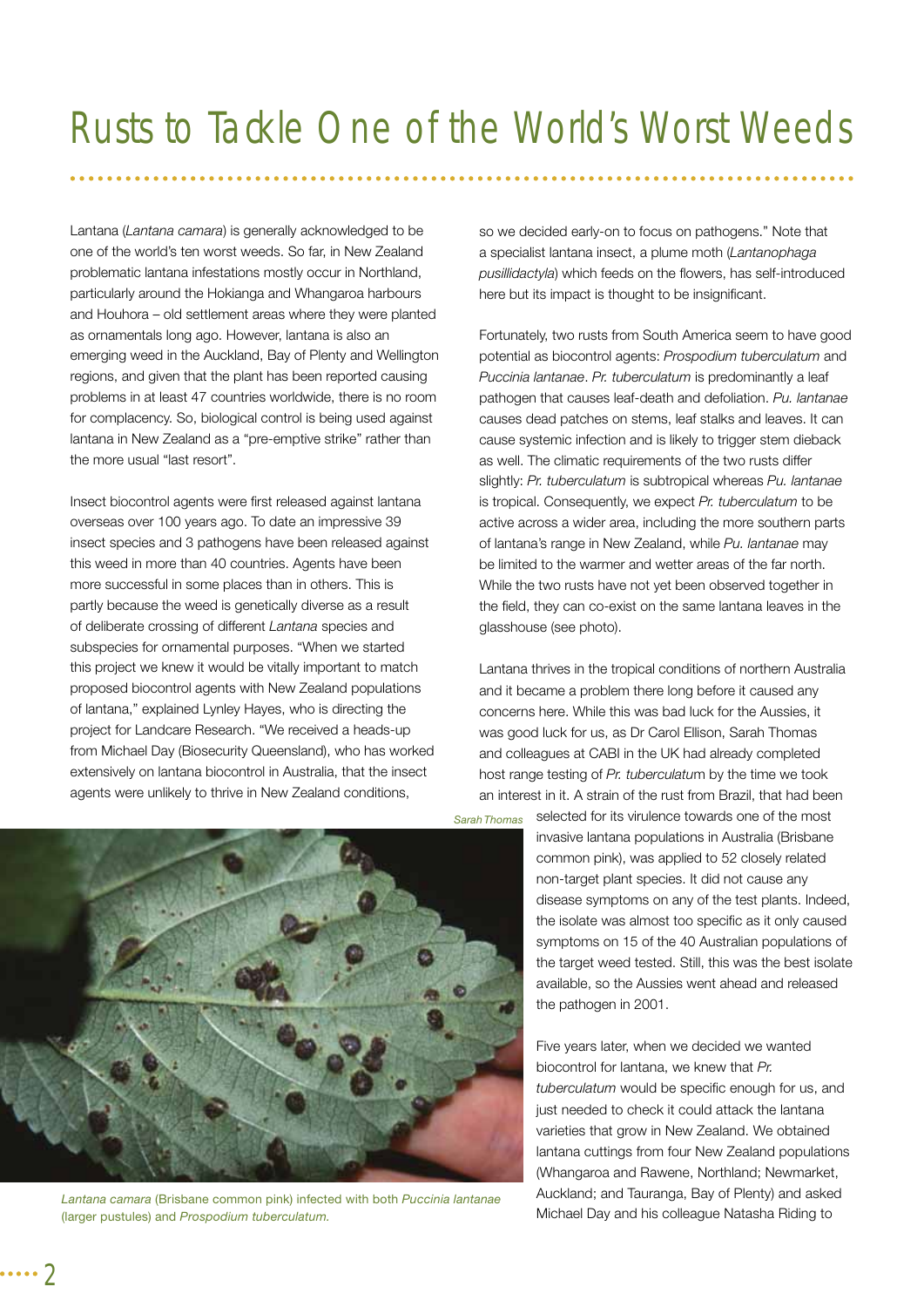test their susceptibility. "The results were very positive: all of them were susceptible to the rust including, unexpectedly, the orange-flowered form," reported Michael.

Meanwhile, lantana was proving a tough target in Australia. *Pr. tuberculatum* was slow to establish and spread initially, as drought conditions prevailed for several years in Queensland and New South Wales. The rust is now widespread but its impact is variable, which is due at least in part to the natural resistance of many lantana populations to this pathogen. In some places *Pr. tuberculatum* has still not established and where it has it mostly causes little damage, but it has been reported as damaging at some sites in New South Wales. The Australians, therefore, kept looking for further agents. This time we were on board as was South Africa, who also have a major problem with the weed. CABI suggested *Pu. lantanae* had good potential and conducted host range tests that included plant species of interest to all three countries.

Again we were lucky that the most promising *Pu. lantanae* strain from Peru could successfully infect lantana from all five populations from New Zealand that were tested (3 from Northland, 1 from Auckland and 1 from Tauranga) and also both colour forms (pink and orange). So then it was time to check what other species might be at risk. There are no New Zealand natives in the Verbenaceae (the family to which lantana belongs), so the plants of interest to us were: native species in other related families; naturalised species in the Verbenaceae family (six *Verbena* species have naturalised in New Zealand, and all of them have weedy tendencies); and, exotic species in this family of potential value in New Zealand.

Of the 40 plant species tested only three developed disease symptoms. Two of these, *Lippia alba* and *Phyla canescens* (both Verbenaceae), developed minor disease symptoms and a small number of spores. However, these plants are not present in New Zealand. The third and most susceptible nontarget plant was *Verbena officinalis* (Verbenaceae), which is

occasionally grown in New Zealand as an ornamental. Spores were produced by *Pu. lantanae* on two varieties of this plant, but in far fewer numbers than on the target weed, and further research showed that the rust could not persist on either variety of *V. officinalis*. It was concluded that Pu. lantanae might infect *V. officinalis* in New Zealand, but only where it is growing very close to infected lantana. If the rust is successful in controlling lantana then the chances of this "spillover" effect should reduce with time. From the test results we expect that damage to other ornamental *Verbena* hybrids will be minor, if it occurs at all. In the optimal conditions of laboratory tests, the two varieties of *V. officinalis* developed some disease symptoms but the other three *Verbena* species tested did not, and it is unlikely that infection in the field will be greater than that observed in the laboratory.

Since both *Pr. tuberculatum* and *Pu. lantana*e are highly host specific they look to be very promising biocontrol agents for New Zealand. Given that we have more reliable rain in the parts of New Zealand where lantana grows than in Australia, and our lantana varieties appear to be susceptible to the rusts, the factors that have limited *Pr. tuberculatum* in Australia should not apply here. In December Richard Hill and Jane Barton helped Northland Regional Council, on behalf of the National Biocontrol Collective, to submit an application to the Environmental Protection Authority (formerly ERMA) to introduce both rusts to New Zealand. Fingers crossed that permission will be granted and we will soon have two valuable tools to tackle lantana, before it can become one of the 10 worst weeds in New Zealand.

*This project is funded by the National Biocontrol Collective. Richard Hill and Jane Barton are subcontractors to Landcare Research.*

CONTACT: Jane Barton jane.barton@ihug.co.nz

### First Moth Plant Agent Approved

An application by Waikato Regional Council, on behalf of the National Biocontrol Collective, to release the first biocontrol agent for moth plant (*Araujia hortorum*) was approved by the Environment Protection Authority just before Christmas. Adults of the reddish-black beetle (C*olaspis argentinensis*) feed on the leaves but the real damage is caused by the larvae, which attack the plant's roots. This beetle is one of the most common natural enemies on moth plant in Argentina and it is thought to contribute to plant deaths seen there. Efforts are now being made to secure a colony of beetles from Argentina to allow mass-rearing and releases to get underway as soon as possible.

CONTACT: Hugh Gourlay gourlayh@landcareresearch.co.nz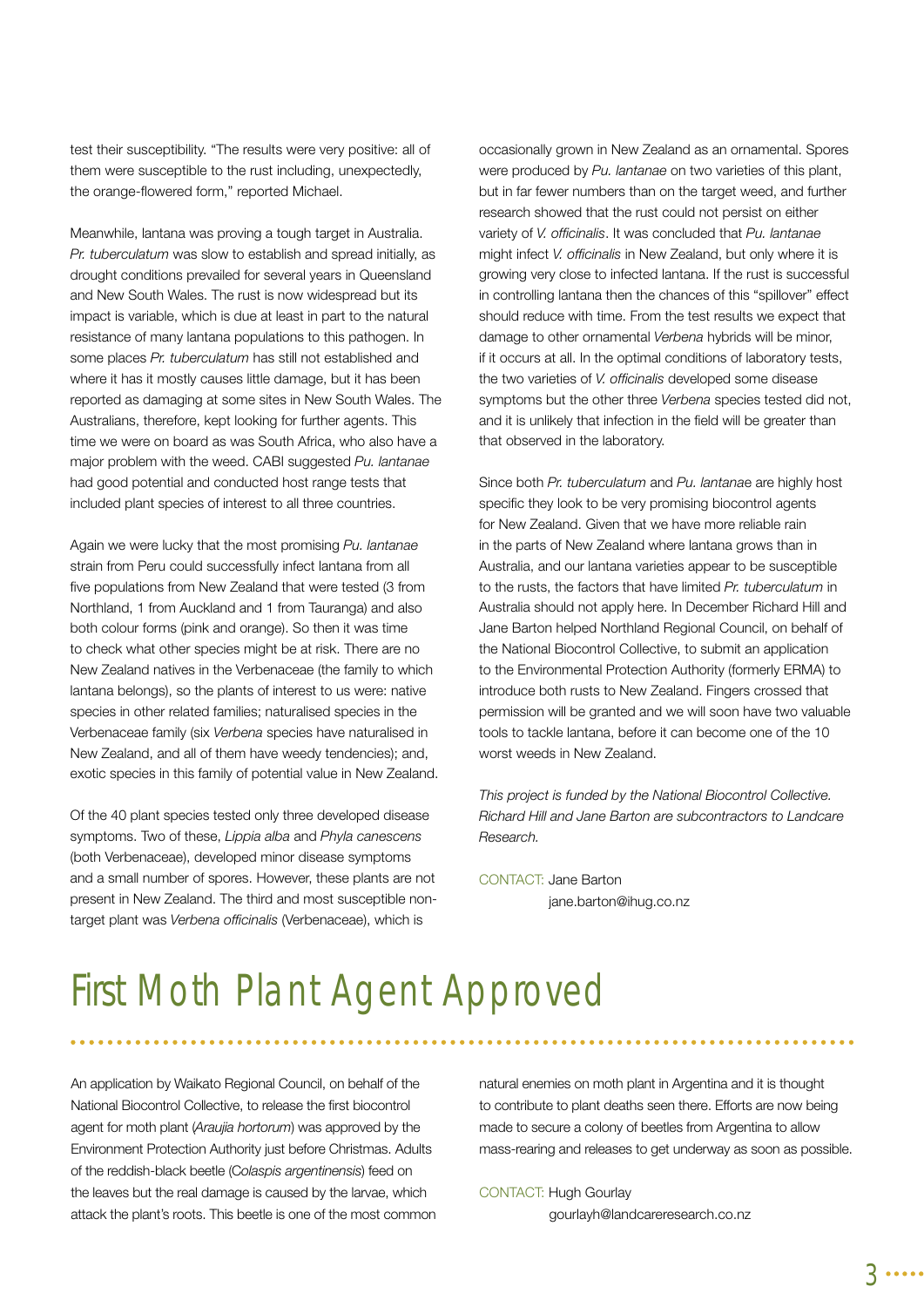## New Zealand's Successful System for Approving Biocontrol Agents

New Zealand's system for introducing new organisms, including biocontrol agents, is highly regarded internationally. Many believe it to be the best and most comprehensive system in the world for considering new introductions. Over the past 14 years 22 species of biocontrol agents, targeting both plant and insect pests, have been approved for release in New Zealand and no applications have been declined (see table). Over the same period in many other countries, the rate of biocontrol agent introductions has slowed down. So what is it about our system that works so well? A paper considering this was presented last September at the 13th International Symposium on Biological Control of Weeds in Hawai'i. The paper was presented by Richard Hill and co-authored by staff at Landcare Research and the Environmental Protection Authority. The key findings are summarised below.

The New Zealand system is grounded in the Hazardous Substances and New Organisms (HSNO) Act 1996, and the conditions that regulate biocontrol agents came into force in 1998. The purpose of the Act is to protect the environment and human health and safety by managing the adverse effects of hazardous substances, including pesticides and explosives, and the introduction of exotic organisms, as well as genetic modification. The HSNO Act was administered by the Environmental Risk Management Authority (ERMA) until July 2011 when it was subsumed into the new Environmental Protection Authority (EPA).

The HSNO Act required the establishment of three bodies to help administer the Act. An Authority, which has between six and eight members, holds the powers of a commission of inquiry. Its decisions are legally binding and, while they can be challenged, they cannot be overturned, only referred back to the Authority for reconsideration. A Māori advisory board, Ngā Kaihautū Tikanga Taiao, helps ensure that the Treaty of Waitangi is taken into consideration when decisions are made. Finally an Agency facilitates applications, manages the regulatory process and makes recommendations to the Authority.

At the core of the New Zealand system is the principle that if the benefit of an introduction sufficiently outweighs the adverse effects, then that action should be allowed. This differs from many other jurisdictions worldwide where the quantum of risk is the primary factor considered, with little or no regard for potential benefit. The HSNO Act requires the Authority and the Agency to use recognised risk identification. assessment, evaluation, and management techniques in their consideration of applications. "As with all new things, when

the HSNO Act was first introduced there was a period of adjustment as both applicants and Agency staff came to grips with the requirements," said Richard. However, the system has with time proved to be an efficient and effective statute for managing the introduction of new organisms.

Right from the beginning a methodology established by the Act provided a stable reference point by which applicants made their applications. It included a minimum set of standards and stated which issues should be addressed to produce a credible application. A range of technical guides were also produced to help applicants assess qualitative risks and benefits, among other topics. These documents clearly defined the standards for decision-making. Over time, as applications that have been through the process have formed a case history, some of the original guideline documents have been withdrawn as they are now considered too rigid to govern modern decision-making.

Another important reason for the success of the New Zealand system was the inclusion of strict time frames in the Act. Once an application has been made the Authority must make a decision. From the date of submission the Authority has a maximum of 100 working days in which to make its ruling. This time may only be extended by the permission of the applicant or if further information is required to make a rational decision – with the latter provision rarely being used. Having definite time frames like this is a huge advantage as delay cannot be used as a means of avoiding making decisions.

"The independence of the decision-making body is also an important feature of the New Zealand system," explained Richard. While the members are appointed by the government, the Authority is independent. The Act dictates that the Authority is autonomous and this means it is not susceptible to rogue political, economic or activist influences that might affect the decisions made.

The requirement for public participation has been a central part of the system from the beginning. The HSNO Act dictates that the application and evaluation process should be transparent and public. Applicants are encouraged to consult with affected groups, and in particular Māori, well before writing an application, to ensure all concerns are addressed. Applications to release biocontrol agents are also open for public submission for 30 working days. This means that the groups consulted have an opportunity to check whether their concerns have been adequately addressed, and gives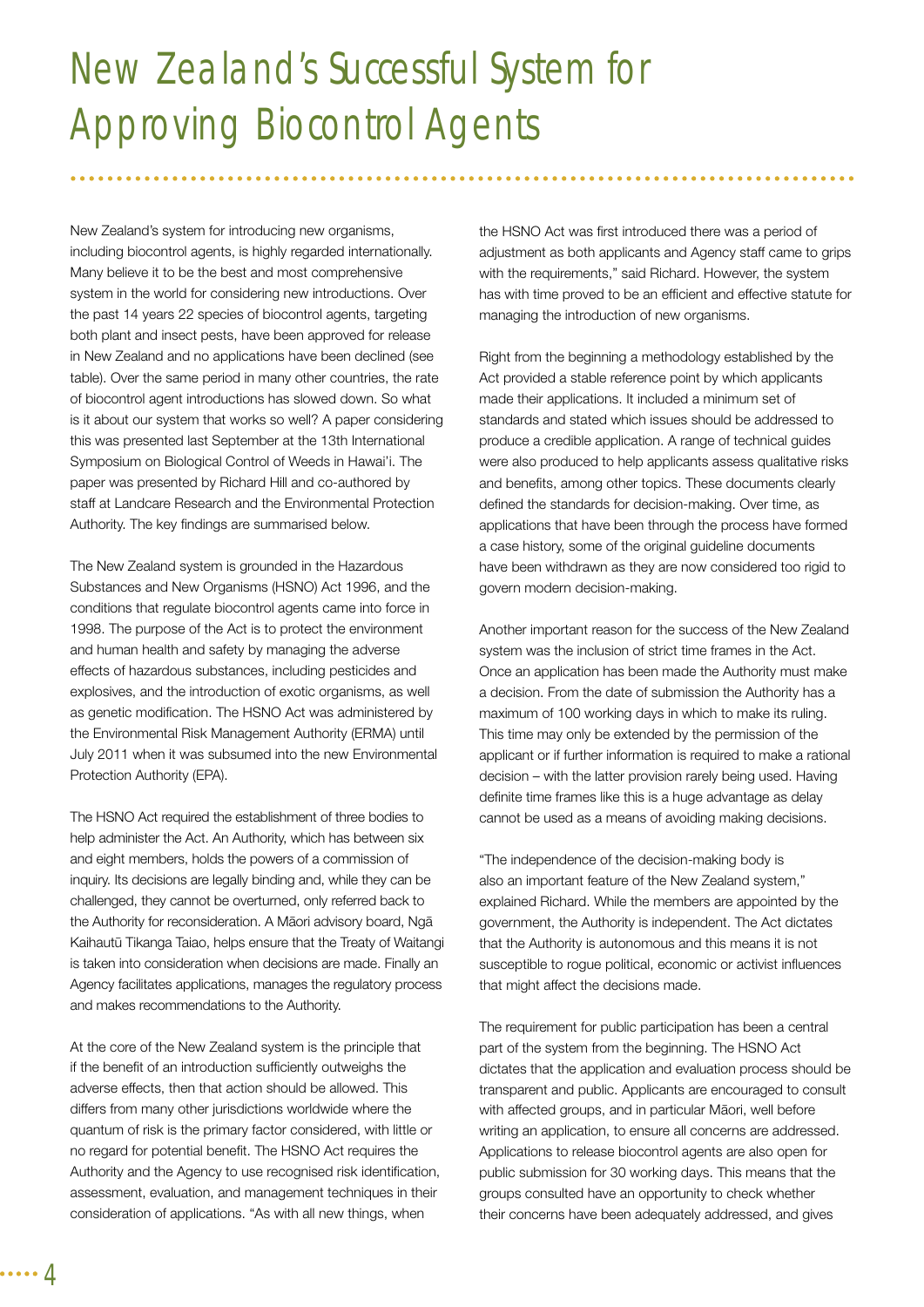others an opportunity to make a submission. If any submitter requests a public hearing in front of the Authority one must be held. This high level of public involvement, joined with the professionalism of the Agency and the independence of the Authority, has led to a high degree of trust between applicants, the public and the Authority members.

As the Agency has evolved it has worked to remove barriers to the lodging of applications. The Agency helps applicants to prepare successful applications by ensuring all the necessary conditions are met. The Agency has also been committed to making the application process easier and less expensive, which resulted in the application fee recently being halved. As case history has grown the Agency and Authority have become more confident in their capacity to assess the risk of applications, and have required less detailed supporting information, which has saved time and money. Recently the Authority also agreed to a broad approval allowing the importation of any invertebrate that is a prospective weed biocontrol agent into a containment facility for further study. Previously an application had to be made each time for each new species. This is a great cost-saving and streamlining initiative, and work is progressing to extend this approval to biocontrol agents for all pests.

However, while the regulatory process has been particularly helpful for weed biocontrol, others have found it more difficult to negotiate, and there is a danger that New Zealand could miss out on some potentially useful agents. Therefore, the EPA is aiming to make the application system even more accessible and efficient. Bringing potential applicants together will help to strengthen their voices as well as identifying and solving common issues. Also by helping everyone to better understand the issues involved in applications the Agency will continue to build trust between the public, applicants and the EPA. "This is a very public process in a very democratic society. People need to feel comfortable with the decisions made," concluded Richard. The EPA is also striving to make all the documentation as simple and readable as possible. In future, greater emphasis will also be placed on working with stakeholders outside the formal process. Interacting with government agencies can be bureaucratic, intimidating and slow, so working with people outside these formal channels will allow more freedom for discussion and genuine dialogue.

So far the transition from ERMA to the EPA, with its broader range of responsibilities, has been smooth, with the key factors that have made the New Zealand system for approving new organisms so effective remaining intact, as well as a commitment to further refinements and improvements. It is hoped this can continue into the future allowing New Zealand

to manage threats to the environment through the use of safe beneficial organisms as effectively as possible.

*Richard Hill is a contractor to Landcare Research.*

Hill R, Campbell D, Hayes L, Corin S, Fowler S (in press). Why the New Zealand regulatory system for introducing new biological control agents works. Proceedings of the XIII International Symposium on Biological Control of Weeds, September 11-16 2011, Hawaii, USA.

#### CONTACT: Lynley Hayes

hayesl@landcareresearch.co.nz

| <b>Target</b>                     | Agents                    | Year of<br>approval |
|-----------------------------------|---------------------------|---------------------|
| <b>Biocontrol of weeds</b>        |                           |                     |
| Ageratina riparia                 | Procecidochares alani     | 2000                |
| Pilosella spp.                    | Macrolabis pilosellae     | 2001                |
|                                   | Cheilosia urbana          |                     |
|                                   | Cheilosia psilophthalma   |                     |
| Buddleja davidii                  | Cleopus japonicus         | 2005                |
| Chrysanthemoides monilifera       | Tortrix s.l. sp.          | 2005                |
| Jacobaea vulgaris                 | Cochylis atricapitana     | 2005                |
|                                   | Platyptilia isodactylis   |                     |
| Cytisus scoparius                 | Agonopterix assimilella   | 2006                |
|                                   | Gonioctena olivacea       |                     |
| Cirsium arvense                   | Cassida rubiginosa        | 2007                |
|                                   | Ceratapion onopordi       |                     |
| Tradescantia fluminensis          | Neolema ogloblini         | 2008                |
| Solanum mauritianum               | Gargaphia decoris         | 2009                |
| Nassella neesiana                 | Uromyces pencanus         | 2011                |
| Tradescantia fluminensis          | Lema basicostata          | 2011                |
|                                   | Neolema abbreviata        |                     |
| Araujia hortorum                  | Colaspis argentinensis    | 2011                |
| <b>Biocontrol of insect pests</b> |                           |                     |
| Mealy bug                         | Pseudaphycus maculipennis | 2000                |
| Heliothrips haemorrhoidalis       | Thripobius semiluteus     | 2000                |
| Sitona lepidus                    | Microctonus aethiopoides  | 2005                |
| Uraba lugens                      | Cotesia urabae            | 2010                |
| Removal of ruminant dung          |                           |                     |
| Ruminant dung                     | 11 scarabaeid species     | 2011                |

#### New organisms approved for release under HSNO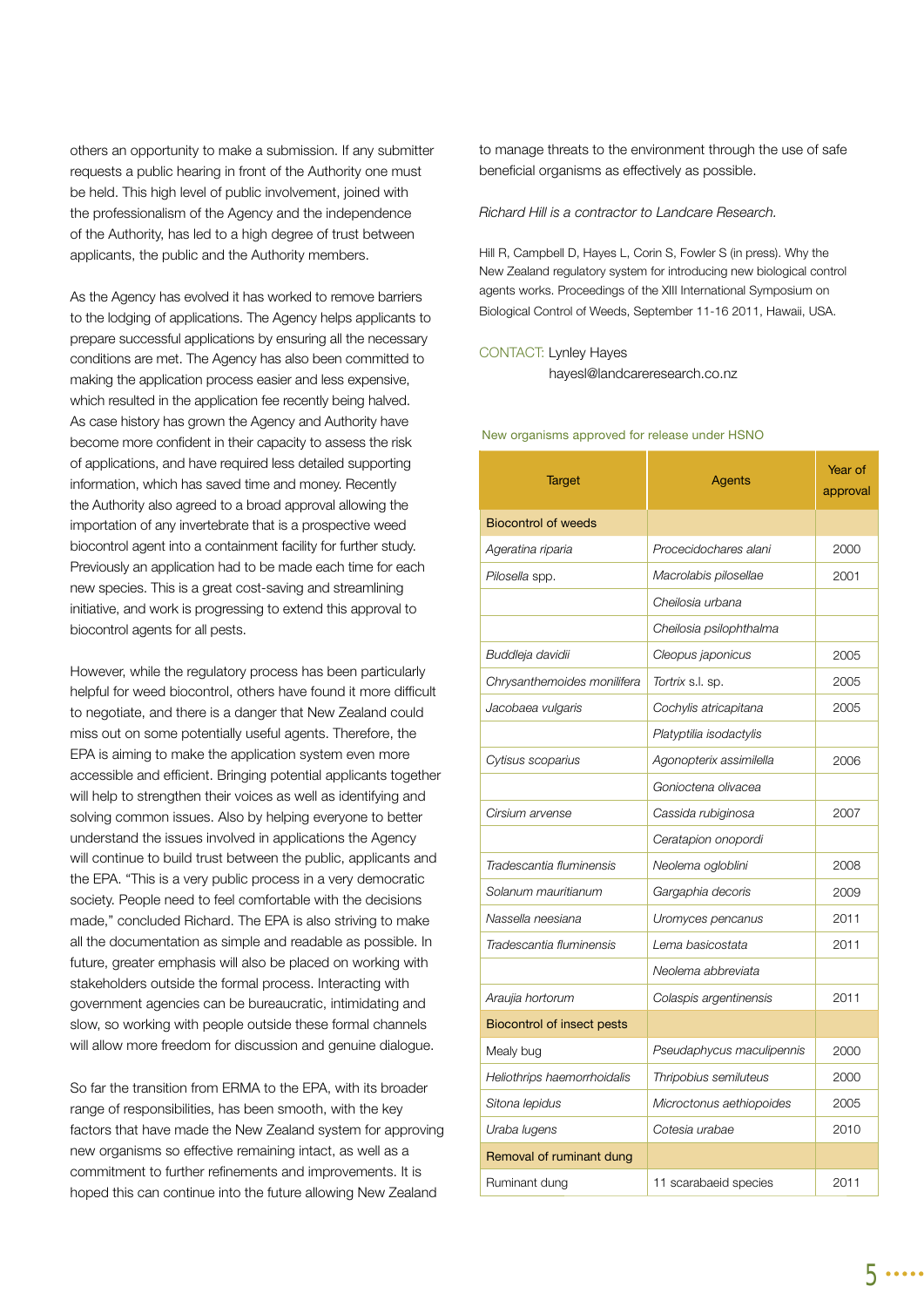Recent work has quantified the impact biocontrol is having on heather (*Calluna vulgaris*) on the Central Plateau, and at high densities the heather beetle (*Lochmaea suturalis*) is effective at killing heather. However, populations have been more difficult than expected to establish, and research to identify factors that might be limiting beetle establishment has been underway for several years. Recent monitoring shows that our efforts have not been in vain as native plants are now starting to benefit from the removal of heather at a number of sites.

Currently, three discrete beetle populations are attacking large areas of heather (> 4 ha) in and around Tongariro National Park following their release in 2001. At the largest outbreak in the Waiouru Military Training Area, 99% of heather in an 80-ha area has been killed so far. "More newly established beetle populations are building at four other sites in and around the park and we expect to see large areas of dead heather at these locations in the next few years too," said Paul Peterson, who has been heavily involved in the project.

A field experiment to quantify heather beetle impact and compare its performance with other control methods was set up in 2007. Four treatments were used: no control (insecticide added to prevent beetle attack), biocontrol only (beetles allowed to attack and nothing added), herbicide control only (insecticide and herbicide added), and combined control (beetles allowed to attack and herbicide added). The experiment showed that left uncontrolled heather is still spreading and becoming denser. Increasing heather cover reduces native species abundance and diversity. The herbicide treatment (Pasture Kleen®) controlled heather well, reducing cover by 90% after two years (two applications). Over the same period heather beetle damage reduced heather cover by 99%, and the combined treatment of herbicide and biocontrol gave the same result (99.9%). However, where the treatments differed was in terms of

non-target impact. Treatment by herbicide reduced the cover of native woody shrub species, e.g. sprawling coprosma (*Coprosma cheesemanii*), and some to the point where they could no longer be found, e.g. monoao (*Dracophyllum subulatum*). One advantage of herbicide application was that it also eliminated another invasive weed, mouse-ear hawkweed (Pilosella officinarum). In the biocontrol-only plots the woody species that had been adversely affected in the herbicide plots either stayed the same or grew larger. The same pattern applied to herbaceous ground cover species. The most notable change in plots exposed to both beetle and herbicide control was an increase in the introduced grass browntop (*Agrostis capillaris*).

These results clearly show that biocontrol outperforms herbicide for controlling heather because there is no non-target damage. "Native species benefit by reduced competition from heather and are able to recover. There is some evidence of this happening after just two years of biocontrol," said Paul. Herbicide application, by contrast, has significant and lasting non-target impacts, which get more severe after each application and may even eliminate some native species altogether.

Work is continuing to help speed up the spread of beetles throughout the Central Plateau including an experiment to boost foliar nitrogen levels in heather at new release sites to "kick-start" beetle populations. "There are early indications that nitrogen addition may be improving establishment – we have seen outbreaks at a couple of sites two years after they were fertilised," said Paul. However, it is still too early to be certain that raised nitrogen levels are the primary cause.

Feeding behaviour may also be a contributing factor towards poor heather beetle performance, particularly for populations that crash after establishing. Heather beetles appear to do



Right to left: Uncontrolled plot, plot attacked by heather beetle and plot with herbicide treatment. Note the white flowers of the native *Ozothamnus leptophyllus* disappear after herbicide control.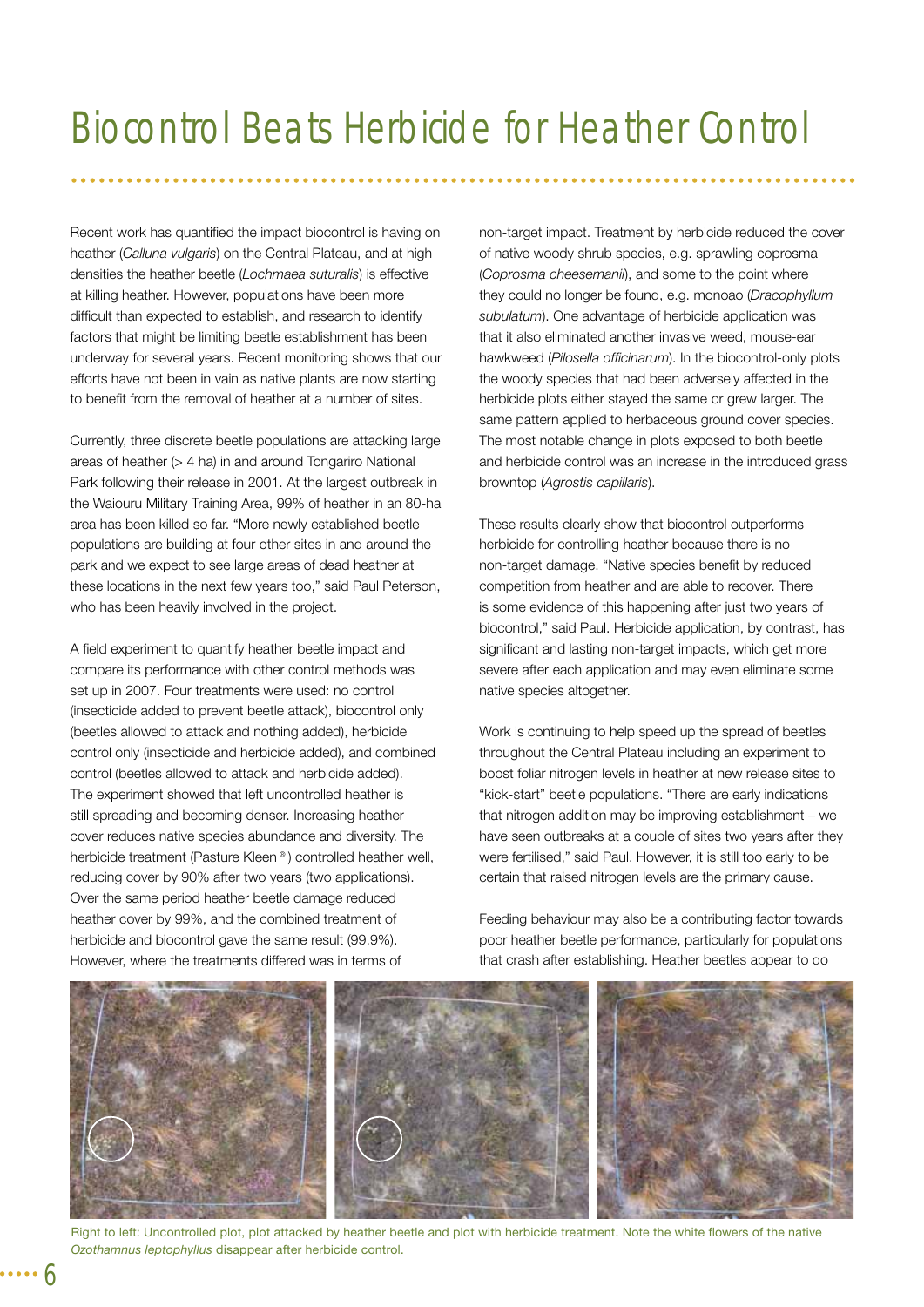better when feeding in dense groups and their potential to damage heather could also be linked to the density of host plants. "Heather beetle outbreaks typically involve a narrow band where extremely high densities of adults and/ or larval feeding occur," said Paul. It has been suggested that if heather density is too patchy then the beetles' ability to engage in mass-feeding will be reduced. Observations of patchy sites on the Central Plateau show that beetles do not cause as severe damage as expected and do not build up to such dense populations. In addition, lab experiments have shown that larval development can be enhanced when feeding on material that has had prior feeding damage. Adult beetles feed heavily on heather while ovipositing and this may precondition the foliage in some way for newly hatched larvae to feed on. If this is so, larvae will not cause as much damage to heather that has not already been nibbled on by adults.

We have plans to supplement the heather beetle population in New Zealand with beetles from more closely climatematched areas in Europe. Heather beetles overseas are often infected with microsporidian disease, which can be difficult

to eliminate. It was a painstaking process to obtain clean beetles to release in New Zealand. However, if we import only male beetles from the UK or Spain, and dispose of them as soon as they have mated with New Zealand females in containment, we can reduce the risks of ending up with an infected colony. Microsporidial disease is also now more easily detected, and testing can be performed on live insects thanks to new molecular techniques we have developed. More precise detection techniques will also enable us to determine whether low levels of microsporidia found in New Zealand heather beetles might be due to them having acquired a different species of microsporidian disease in the field since they have been released.

*This project is funded by the Ministry of Science and Innovation (through the Beating Weeds Programme), the New Zealand Army and the Department of Conservation.*

CONTACT: Paul Peterson

petersonp@landcareresearch.co.nz

### Farewell to Julia and Helen

Julia Wilson-Davey has been a major contributor to this newsletter since 2004 and has taken the lead role in its production in recent years. However, last year Julia moved with her family to Wellington and this month began a new job at Te Papa, so this is the last issue Julia will be helping with. During the decade that Julia was with Landcare Research she got involved in many different projects, including mass rearing and distribution of weed biocontrol agents, educational initiatives to raise awareness about weed issues amongst school children, pollination studies, curation of herbarium specimens, and various glasshouse and field studies to unravel the mysteries of plant ecology. "In my biocontrol work I particularly enjoyed rearing the old man's beard saw flies (Monophadnus spinolae). They were very cute and Hugh and I worked with them for a long time – it's a real shame they didn't establish," said Julia. Thanks Julia for your versatility and diligence. Nothing was ever too much trouble and always completed to a high standard. We wish you all the best for the future!

Recently we also farewelled Helen Parish, who was also with us for nearly a decade. Helen was responsible for much of the mass-rearing of weed biocontrol agents at Lincoln. She helped to produce, package up and send off releases of more than a dozen species including more than 50 nucleus populations of ragwort plume moth (*Platyptilia isodactyla*),

nearly 100 of green thistle beetle (*Cassida rubiginosa*) and nearly 40 of broom leaf beetle (*Gonioctena olivacea*). Insect rearing can be messy work, requiring at times effort 7 days a week and we also thank Helen for all her hard work. Helen can take some satisfaction in the knowledge that ragwort plume moth has established well and is making inroads into the last remaining stands of ragwort. Also while the broom leaf beetle appears to be a bit of a slow starter, the green thistle beetle is showing much promise causing noticeable damage at some release sites already.

Lara Nicholson is now looking after mass-rearing of weed biocontrol agents at Lincoln with assistance from Susie Scobie.

Julia (green shirt) showing school kids how to use a beating tray to catch broom biocontrol agents.